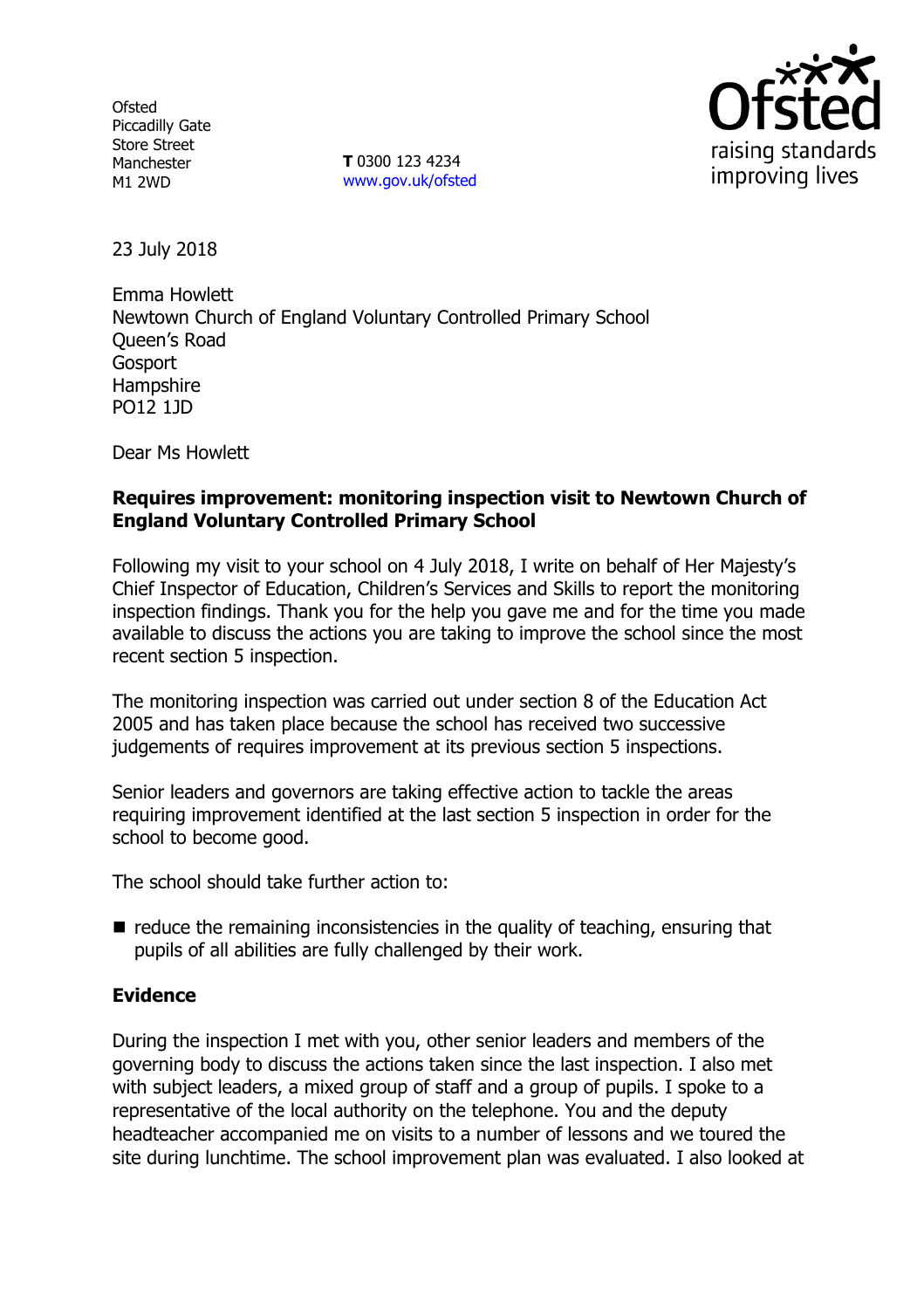

a range of other documentation.

### **Context**

At the time of the last inspection you were the school's interim headteacher; a month later, you were appointed substantively to the post. An interim deputy headteacher was seconded to the school for the spring and summer terms of 2018. A permanent deputy headteacher takes up post in September 2018.

#### **Main findings**

You and the leadership team have focused sharply on the key areas for improvement identified at the last inspection, while sustaining and building on the school's existing strengths. Much has been achieved in the past year, and the school is well placed to continue its improvement. Leaders and governors have a clear and accurate understanding, both of the progress that has been made and the challenges that remain.

Your top priority has rightly been to improve teaching. Leaders provide effective support and coaching to help staff develop and improve their practice. Teachers that I met spoke very positively about this process, seeing it as constructive and helpful. The quality of teaching is improving. There is more consistency across classes and year groups. You have correctly identified where to target future development to embed this further. Teachers now typically expect more of their pupils. They make greater use of information about what individual pupils have already achieved to set work at the right level of difficulty. However, some pupils say that they could be challenged and stretched more at times, particularly in mathematics.

Good work has been done to strengthen provision for phonics. A range of valuable training has been provided, tailored to staff needs. This has led to a wider range of activities to interest and challenge pupils when learning their letters and sounds. The proportion of pupils reaching the expected standard in the Year 1 phonics screening check increased significantly this year.

Pupils increasingly have more and better opportunities to practise and improve their writing skills. They have greater opportunities to write at length, in different contexts and across subjects outside of English. You have carefully ensured that teachers have the same high expectations of how well pupils write, whatever the subject or context. This is leading to improvements in the quality of pupils' writing.

You have strengthened teaching in mathematics. Teachers increasingly employ different and more varied strategies to make lessons engaging for pupils. They use more practical examples and contexts to help pupils understand the mathematics and its applications. Pupils now have greater opportunities to solve more interesting and stimulating problems. All of this is helping pupils to make good progress in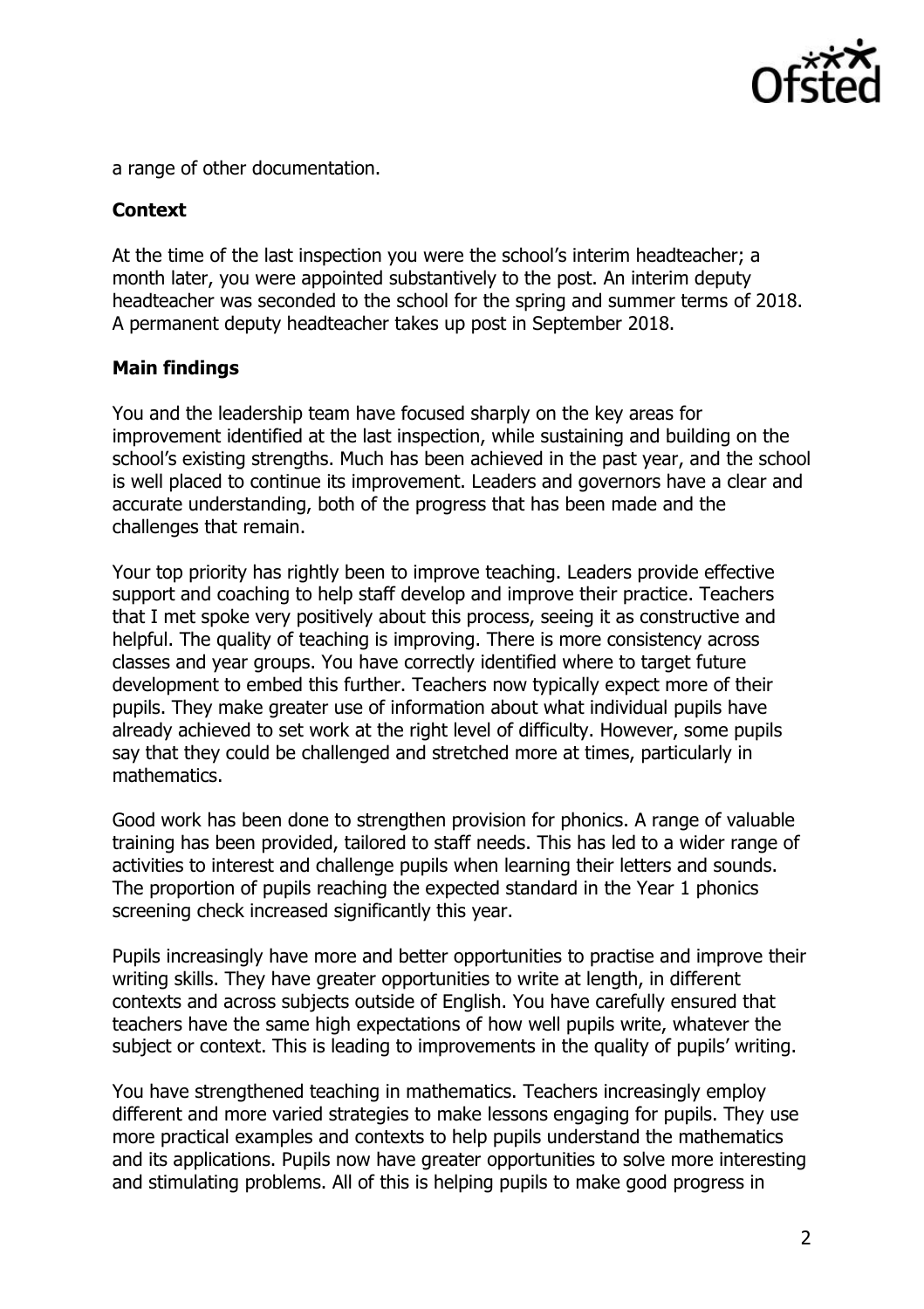

mathematics.

Pupils' outcomes are improving across the school as teaching becomes more consistently effective. Children in Reception have made more progress this year than children did last year. A greater proportion reached a good level of development, with a large proportion of disadvantaged children reaching this measure. Pupils' attainment in the key stage 1 assessments also improved in reading, writing and mathematics. However, while improving, inconsistencies remain in pupils' achievement across the school. Some older pupils have gaps in their knowledge because they were not taught well when they were younger. This can sometimes prevent them from accessing some tasks in lessons. Individual achievement is checked very carefully and staff are working systematically to identify gaps in pupils' learning and provide appropriate help and support.

Pupils who have special educational needs (SEN) and/or disabilities benefit from well-organised provision and support. Specific work with individual pupils is evaluated carefully to ensure that it is having an impact. You have successfully improved communication with parents and carers of pupils who have SEN and/or disabilities. 'The Lodge', the school's resource base, provides valuable intensive support for pupils with complex needs who would otherwise struggle in class or face potential exclusion. This provision is still quite new, and leaders recognise the need to plan carefully so that individual pupils can be reintegrated successfully into classes once their needs have been met.

The good behaviour seen at the time of the last inspection has been maintained. Pupils behave well and typically concentrate intently, even when they find tasks difficult. Valuable work has been done to review and improve lunchtimes. These are managed well, with a range of engaging activities on offer. Teachers, teaching assistants and lunchtime supervisors collaborate closely to ensure that pupils experience consistent expectations and responses from everyone.

The vast majority of parents are very positive about the school. They recognise the improvements that have been made. The results of the Ofsted survey Parent View and the school's own surveys point to improving parental satisfaction. Parents appreciate the high levels of visibility of you and other senior staff. The school recently redeveloped its reporting to parents to provide more detailed information. The draft reports that I saw were informative and written well, giving parents a clear picture of their children's progress and next steps.

The leadership and management of the school have been strengthened further. You sensibly restructured the senior team to ensure that responsibilities are focused on the school's current needs. Subject leaders for English and mathematics make a valuable contribution to the development of their areas, monitoring and supporting the work of other teachers. Governors are ambitious for the school and provide effective challenge to check leaders' decisions. New governors have been recruited to strengthen the make-up of the governing body and provide some educational